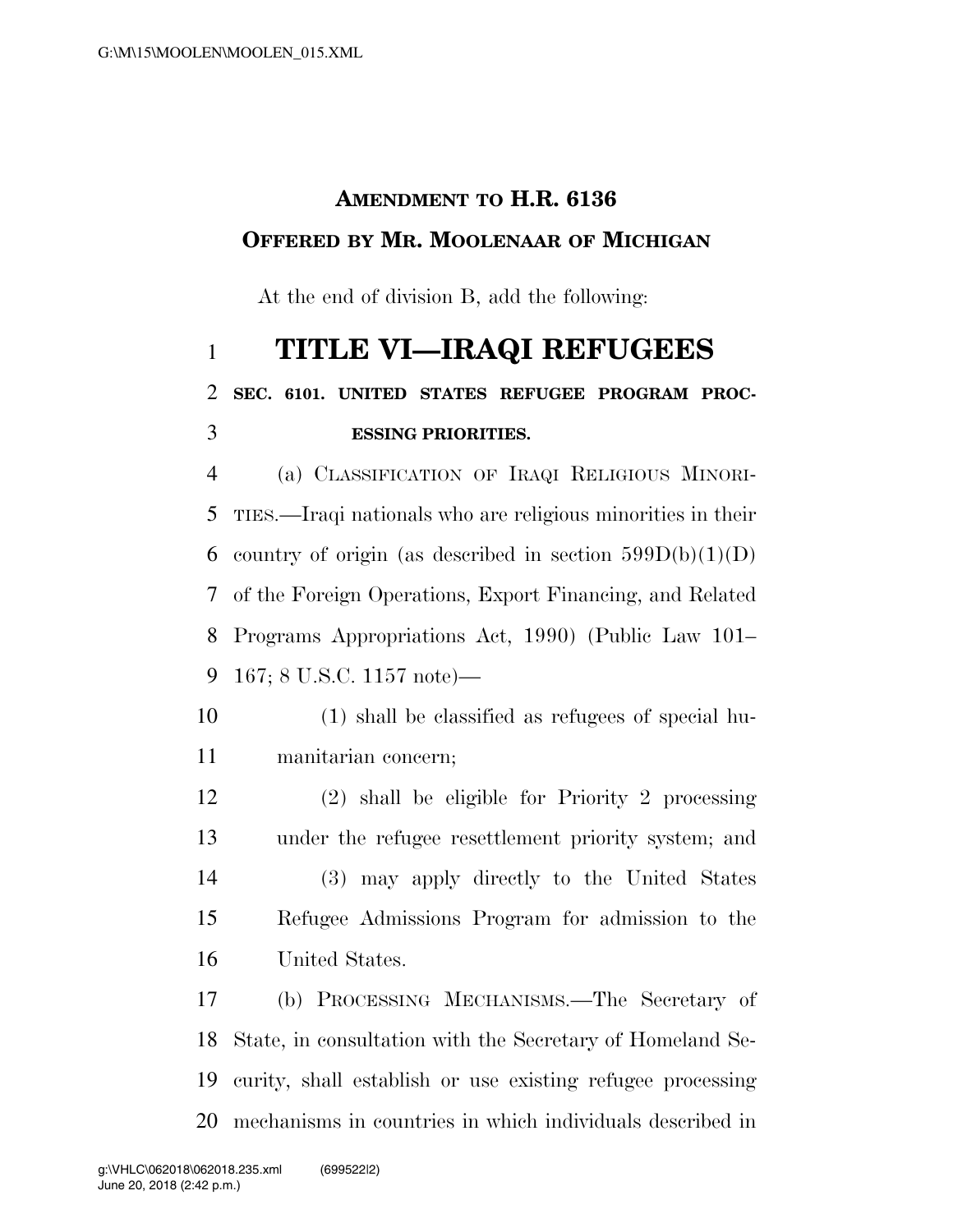2

1 subsection (a) are residing to provide such individuals with 2 the opportunity to apply and interview for admission to 3 the United States as refugees.

- 4 **SEC. 6102. ESTABLISHMENT OF NEW CATEGORY OF REF-**5 **UGEE OF SPECIAL HUMANITARIAN CONCERN.**  6 Section 599D of the Foreign Operations, Export Fi-7 nancing, and Related Programs Appropriations Act, 1990 8 (Public Law 101–167; 8 U.S.C. 1157 note) is amended— 9 (1) in subsection  $(b)(1)$ — 10 (A) in subparagraph (B), by striking 11  $"and"$  at the end; 12 (B) in subparagraph (C), by striking the 13 period at the end and inserting "; and"; and 14 (C) by adding at the end the following: 15 "(D) one or more categories of aliens"  $16$  who— 17  $(i)$  are or were nationals and resi-18 dents of Iraq; 19  $"$ (ii) as members of a religious minor-20 ity in Iraq, share common characteristics 21 that identify them as targets of persecu-22 tion in that state on account of religion, 23 creed, or ethnicity; and 24 ''(iii) have been underrepresented in
- 25 the United States refugee resettlement